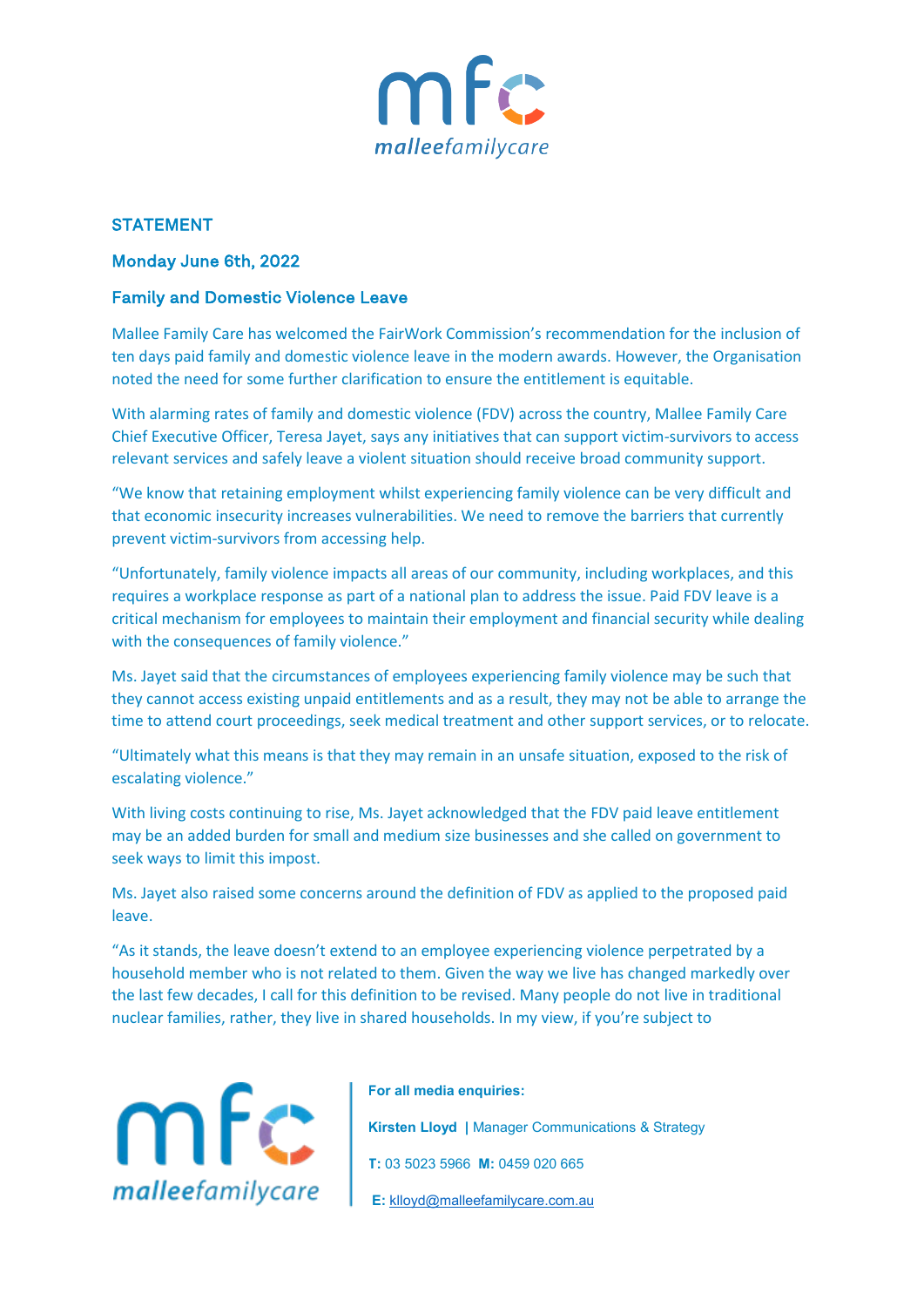

violence by someone you know, in your own home, you are a victim-survivor of family and domestic violence and you should have access to the same supports, regardless of familial links."

Mallee Family Care has long advocated for a cohesive plan to tackle the rising levels of family violence and Ms. Jayet says the FairWork Commission's review has helped to highlight the impact it has not just on the people directly involved but the broader community.

"Any discussion that keeps the pressure on government to address family and domestic violence is worthy," she said



**For all media enquiries: Kirsten Lloyd |** Manager Communications & Strategy **T:** 03 5023 5966 **M:** 0459 020 665 **E:** [klloyd@malleefamilycare.com.au](mailto:klloyd@malleefamilycare.com.au)